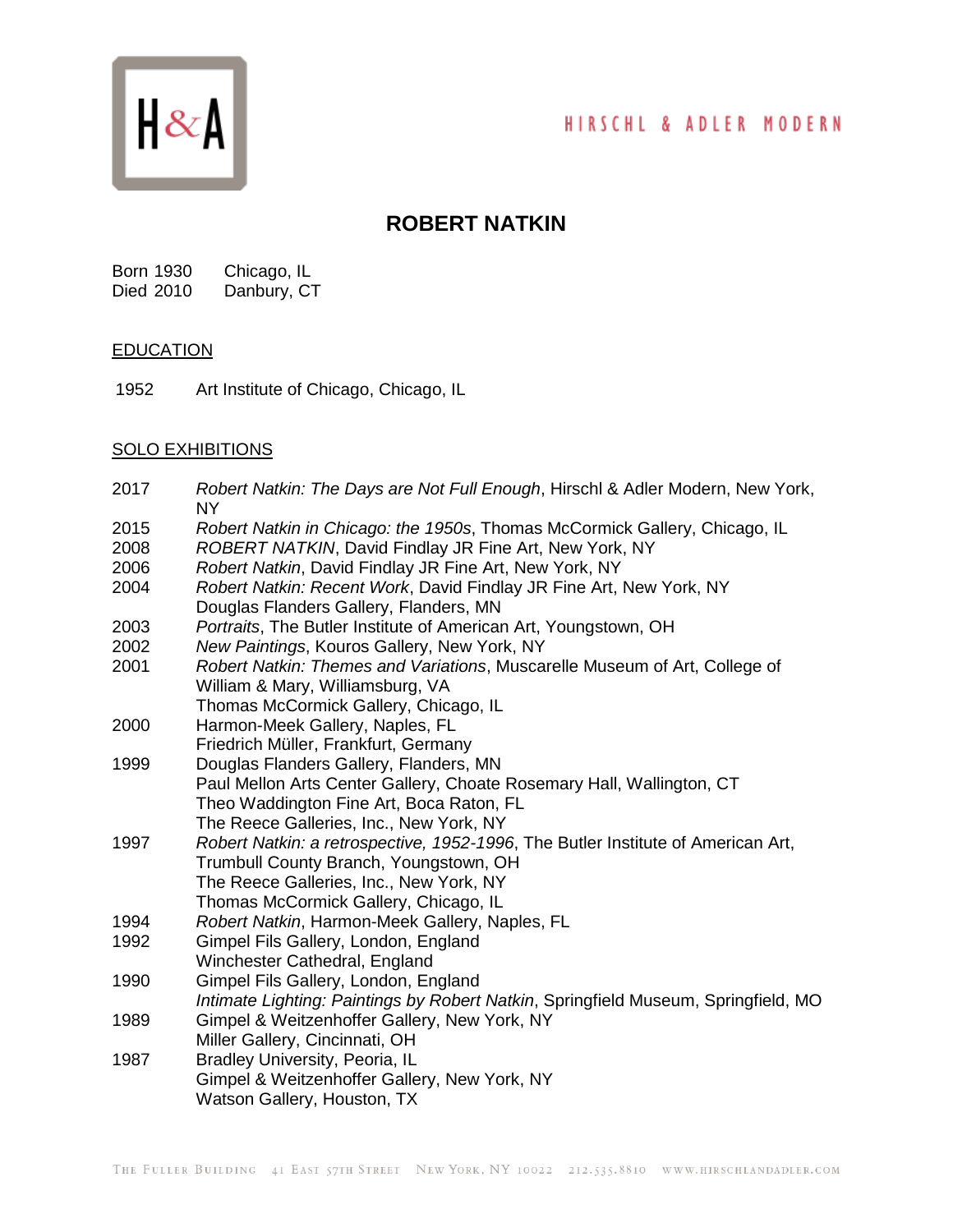|      | 55 Mercer Street Gallery, New York, NY                                              |
|------|-------------------------------------------------------------------------------------|
| 1986 | Emily Edwards Gallery, San Antonio, TX                                              |
| 1985 | Brenda Kroos Gallery, Columbus, OH                                                  |
|      | FIAC, Grand Palais, Paris, France                                                   |
|      | Robert Natkin: recent paintings from Hitchcock series, Gimpel & Weitzenhoffer       |
|      | Gallery, New York, NY                                                               |
|      | Helander-Rubinstein Gallery, Palm Beach, FL                                         |
|      | Hoshour Gallery, Albuquerque, NM                                                    |
|      | Klonaridis Gallery, Toronto, Canada                                                 |
|      | The Watson Gallery, Houston, TX                                                     |
| 1984 | Robert Natkin: recent paintings from Hitchcock series, Gimpel & Weitzenhoffer       |
|      | Gallery, New York, NY                                                               |
|      | Gimpel Fils Gallery, London, England                                                |
|      | Gloria Luria Gallery, Miami, FL                                                     |
|      | Hoshour Gallery, Albuquerque, NM                                                    |
|      | Ivory/Kimpton Gallery, Santa Monica, CA                                             |
|      | Tortue Gallery, Santa Monica, CA                                                    |
| 1983 | Columbus Museum of Art, Columbus, OH                                                |
|      | Nagoya Art Center, Nagoya, Japan                                                    |
|      | Tokyo Ginza Art Center, Tokyo, Japan                                                |
| 1982 | Aldrich Museum of Contemporary Art, Ridgefield, CT                                  |
|      | Robert Natkin – recent work from the Bern series, Gimpel & Weitzenhoffer Gallery,   |
|      | New York, NY                                                                        |
|      | Ivory/Kimpton Gallery, San Francisco, CA                                            |
|      | Rosenberg Fine Art, Toronto, Canada                                                 |
|      | Styria Studio, New York, NY                                                         |
| 1981 | Robert Natkin, paintings and works on paper, Douglas Drake Gallery, Kansas City, KS |
|      | Gimpel Fils Gallery, London, England                                                |
|      | Gimpel-Hanover & André Emmerich Galerien, Zurich, Switzerland                       |
|      | Gloria Luria Gallery, Miami, FL                                                     |
|      | <b>GMB Gallery, Detroit, MI</b>                                                     |
|      | Robert Natkin: Prints and Painted Prints, Hirshhorn Museum & Sculpture Garden,      |
|      | Smithsonian Institution, Washington D.C.                                            |
|      | Hoshour Gallery, Albuquerque, NM                                                    |
|      | Palimpsest Series by Robert Natkin / Paintings Over Printed Matter, Styria Studio,  |
|      | New York, NY                                                                        |
|      | Robert Natkin - survey exhibition 1959-1980, Tortue Gallery, Santa Monica, CA       |
| 1980 | Art of Man, Sydney, Australia                                                       |
|      | Robert Natkin - works from 1959 - 1980, Gimpel Fils Gallery, London, England        |
|      | Ivory/Kimpton Gallery, San Francisco, CA                                            |
|      | Manus Presse GmbH, Stuttgart, Germany                                               |
|      | Robert Natkin: unique paper pulp works and recent prints: November 29 – December    |
|      | 24, 1980, Styria Studio, New York, NY                                               |
| 1979 | Art Bureau Cheneau DeLille, Paris, France                                           |
|      | Diane Gilson Gallery, Seattle, WA                                                   |
|      | FIAC, Grand Palais, Paris, France                                                   |
|      | Robert W. Natkin, Galerie Brusberg, Hanover, Germany                                |
|      | Robert Natkin - Lithograph suite and related acrylic paintings on paper, Gimpel &   |
|      | Weitzenhoffer Gallery, New York, NY                                                 |
|      | Hokin Gallery, Chicago, IL                                                          |
|      | Recent collage and painting by Robert Natkin, Hoshour Gallery, Albuquerque, NM      |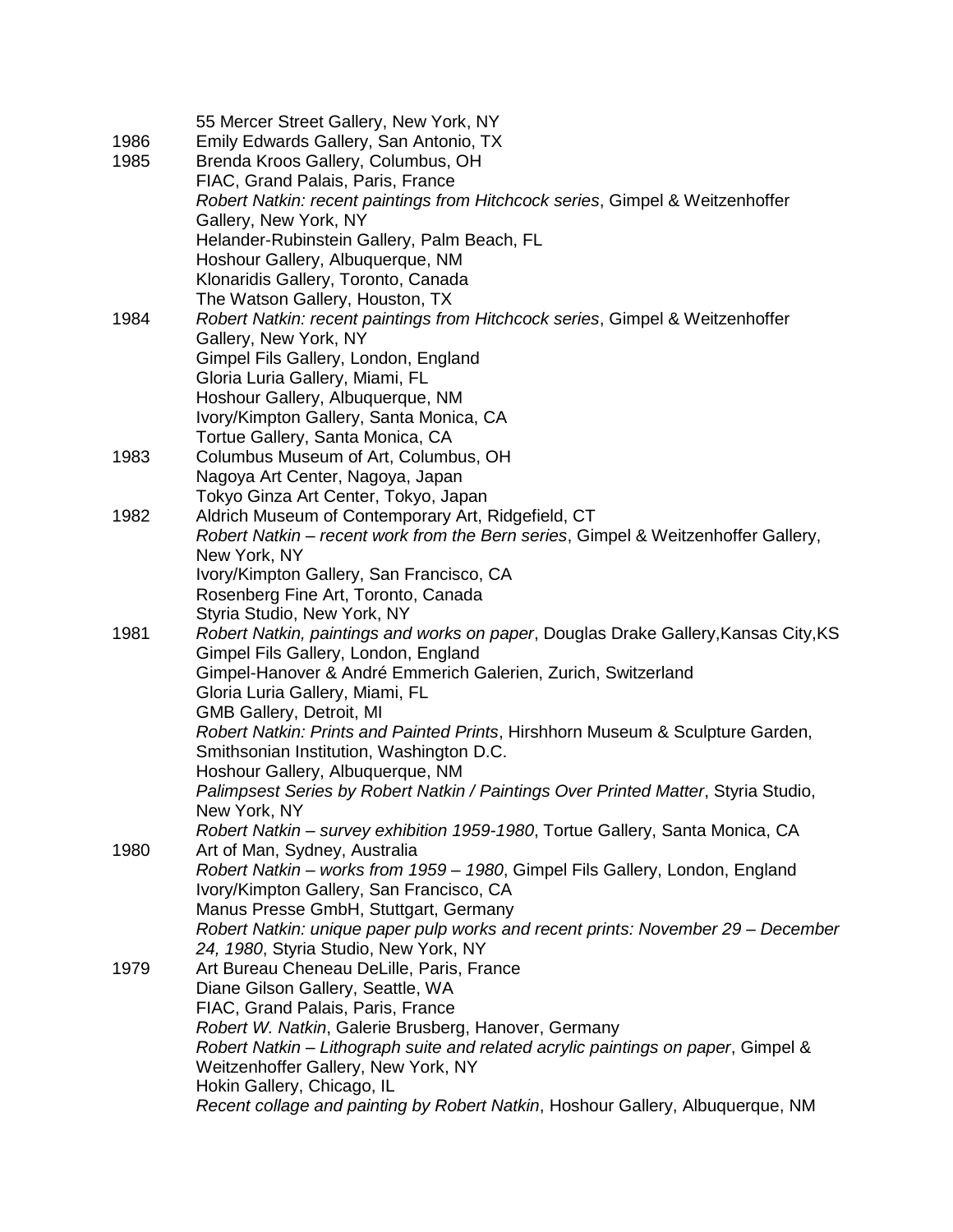|      | Thomas Segal Gallery, Boston, MA                                                                                  |
|------|-------------------------------------------------------------------------------------------------------------------|
|      | Tortue Gallery, Santa Monica, CA                                                                                  |
| 1978 | Robert Natkin, André Emmerich Gallery, New York, NY                                                               |
|      | Douglas Drake Gallery, Kansas City, KS                                                                            |
|      | Galerie Pudelko, Bonn, Germany                                                                                    |
|      | Hoshour Gallery, Albuquerque, NM                                                                                  |
| 1977 | Galerie André Emmerich, Zurich, Switzerland                                                                       |
|      | Gimpel Fils Gallery, London, England                                                                              |
| 1976 | Robert Natkin, Recent Paintings, André Emmerich Gallery, New York, NY                                             |
|      | Douglas Drake Gallery, Kansas City, KS                                                                            |
|      | Galerie André Emmerich, Zurich, Switzerland                                                                       |
|      | Gimpel Fils Gallery, London, England                                                                              |
|      | Kansas City Art Institute, Charlotte Crosby Kemper Gallery, Kansas City, KS                                       |
|      | Robert Natkin, Moore College of Art Gallery, Philadelphia, PA                                                     |
| 1975 | Robert Natkin: Acrylics on Paper, The Art Institute of Chicago, Chicago, IL                                       |
|      | Fairweather-Hardin Gallery, Chicago, IL                                                                           |
|      | Gertrude Kastle Gallery, Detroit, MI                                                                              |
|      | Hokin Gallery, Chicago, IL                                                                                        |
|      | Hokin Gallery, Palm Beach, FL                                                                                     |
|      | Linda Farris Gallery, San Francisco, CA                                                                           |
|      | Makler Gallery, Philadelphia, PA                                                                                  |
|      | William Sawyer Gallery, San Francisco, CA                                                                         |
| 1974 | Robert Natkin, André Emmerich Gallery, New York, NY<br>Robert Natkin, Galerie André Emmerich, Zurich, Switzerland |
|      | Galleria d'Arte Moderna-Ravagnan, Venice, Italy                                                                   |
|      | Galerie Merian, Krefeld, Germany                                                                                  |
|      | Gertrude Kastle Gallery, Detroit, MI                                                                              |
|      | Holburne of Menstrie Museum and Festival Gallery, Bath, England                                                   |
|      | Il Cerchio, Milan, Italy                                                                                          |
|      | Makler Gallery, Philadelphia, PA                                                                                  |
|      | William Sawyer Gallery, San Francisco, CA                                                                         |
| 1973 | Hokin Gallery, Palm Beach, FL                                                                                     |
|      | André Emmerich Gallery, New York, NY                                                                              |
| 1971 | André Emmerich Gallery, New York, NY                                                                              |
| 1970 | Poindexter Gallery, New York, NY                                                                                  |
| 1969 | Robert Natkin: Paintings, San Francisco Museum of Art, San Francisco, CA                                          |
| 1968 | Poindexter Gallery, New York, NY                                                                                  |
| 1965 | Fair Weather-Hardin Gallery, Chicago, IL                                                                          |
|      | Poindexter Gallery, New York, NY                                                                                  |
| 1964 | Kalamazoo Art Center, Kalamazoo, MI                                                                               |
| 1963 | Fair Weather-Hardin Gallery. Chicago, IL                                                                          |
|      | Poindexter Gallery, New York, NY                                                                                  |
| 1961 | Ferus Gallery, Los Angeles, CA                                                                                    |
|      | Poindexter Gallery, New York, NY                                                                                  |
| 1959 | Poindexter Gallery, New York, NY                                                                                  |
| 1958 | Wells Street Gallery, Chicago, IL                                                                                 |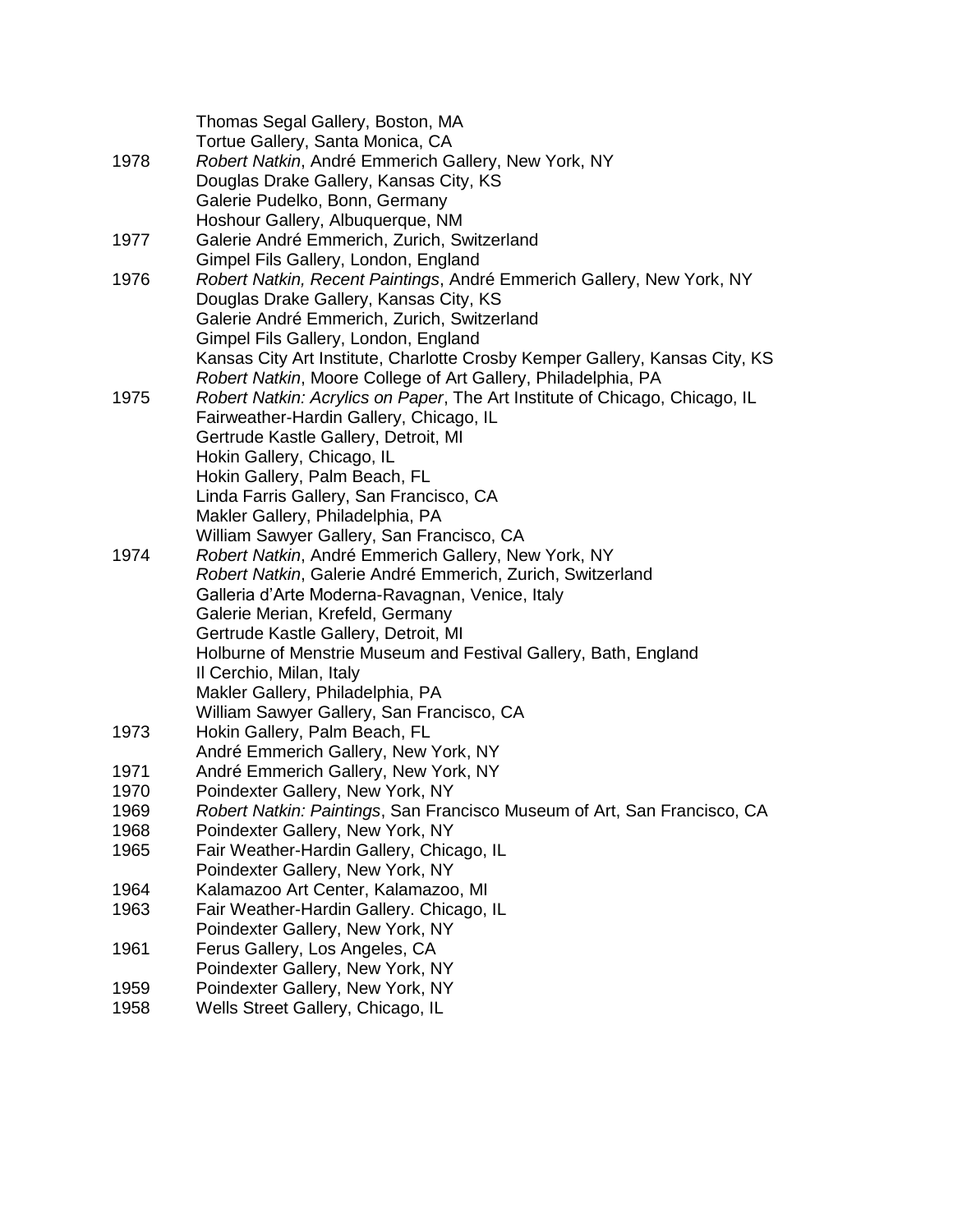### SELECTED GROUP EXHIBITIONS

| 2016    | Outside the Lines: American Abstraction in the 20 <sup>th</sup> Century, Hirschl & Adler Modern,<br>New York, NY                                      |
|---------|-------------------------------------------------------------------------------------------------------------------------------------------------------|
|         | Side by Side: Judith Dolnick & Robert Natkin, Edward Hopper House, Nyack, NY                                                                          |
| 2004    | Face to Face, David Findlay JR Fine Art, New York, NY                                                                                                 |
| 1998    | Robert Natkin and Judith Dolnick: Selected Works, Thomas J Walsh Art Gallery,                                                                         |
|         | Quick Center for the Arts, Fairfield University, Fairfield, CT                                                                                        |
| 1997/98 | Several group exhibitions, The Reece Galleries, Inc., New York, NY                                                                                    |
| 1994    | Three American Friends: Robert Natkin, Judith Dolnick, and Michael Dillon, England<br>& Co., London, England                                          |
| 1987    | Judith Dolnick and Robert Natkin, The Fine Arts Center Art Gallery, State University                                                                  |
|         | of New York at Stony Brook, Stony Brook, NY                                                                                                           |
| 1982    | Jewish Themes/Contemporary American Artists, The Jewish Museum, New York, NY                                                                          |
| 1980    | Masters of American Watercolor, The Oklahoma Art Center, Oklahoma City, OK                                                                            |
|         | The Guggenheim Museum: 1900-1980, The Solomon R. Guggenheim Museum,                                                                                   |
|         | New York, NY                                                                                                                                          |
| 1979    | Art in America After World War II, The Solomon R. Guggenheim Museum, New<br>York, NY                                                                  |
| 1977    | American Post-War Paintings from the Solomon R. Guggenheim Museum                                                                                     |
|         | Collection, The Solomon R. Guggenheim Museum, New York, NY                                                                                            |
| 1975    | The Museum Collection: Recent American Art, The Solomon R. Guggenheim                                                                                 |
|         | Museum, New York, NY                                                                                                                                  |
| 1974    | Within the Decade: Selections from the Guggenheim Museum Permanent Collection,                                                                        |
|         | The Solomon R. Guggenheim Museum, New York, NY                                                                                                        |
| 1973    | New Acquisitions, The Solomon R. Guggenheim Museum, New York, NY                                                                                      |
|         | Robert Natkin and Judith Dolnick, Pennsylvania State University, Museum of Art,                                                                       |
|         | Pennsylvania, PA                                                                                                                                      |
| 1972    | Spoleto Festival, Spoleto, Italy                                                                                                                      |
| 1968    | Two-Person Exhibition with Judith Dolnick, Poindexter Gallery, New York, NY<br>Timeless Paintings from the USA, Galerie Paul Facchetti, Paris, France |
| 1966    | Gertrude Kasle Gallery, Detroit, MI                                                                                                                   |
| 1965    | Gertrude Kasle Gallery, Detroit, MI                                                                                                                   |
| 1964    | Dealer's Choice, Contemporary Arts Association, Houston, TX                                                                                           |
| 1963    | International Art Exhibition, Mitsubishi, Tokyo                                                                                                       |
| 1962    | Pittsburgh International Exhibition of Contemporary Paintings and Sculpture,                                                                          |
|         | Museum of Art, Carnegie Institute, Pittsburgh, PA                                                                                                     |
|         | Annual of American Art, Pennsylvania Academy of Art, Philadelphia, PA                                                                                 |
|         | Ways and Means, Houston Museum of Fine Arts, Houston, TX                                                                                              |
|         | Lyricism in Abstract Art, Washington Gallery of Modern Art, Washington D.C.;                                                                          |
|         | Institute of Contemporary Art, Boston, MA                                                                                                             |
| 1961    | Carnegie Biennial, Carnegie Institute of Modern Art, Pittsburgh, PA                                                                                   |
|         | New Talent, Institute of Contemporary Art, Boston, MA                                                                                                 |
| 1960    | Young America, Whitney Museum of Art, New York, NY                                                                                                    |
| 1959    | Alan Gallery, New York, NY                                                                                                                            |
| 1958    | Fifty-Three Artists of Chicago and Vicinity, Nancy and Arras, France                                                                                  |
| 1957    | Momentum, Chicago, IL                                                                                                                                 |
|         |                                                                                                                                                       |

Navy Pier, Chicago, IL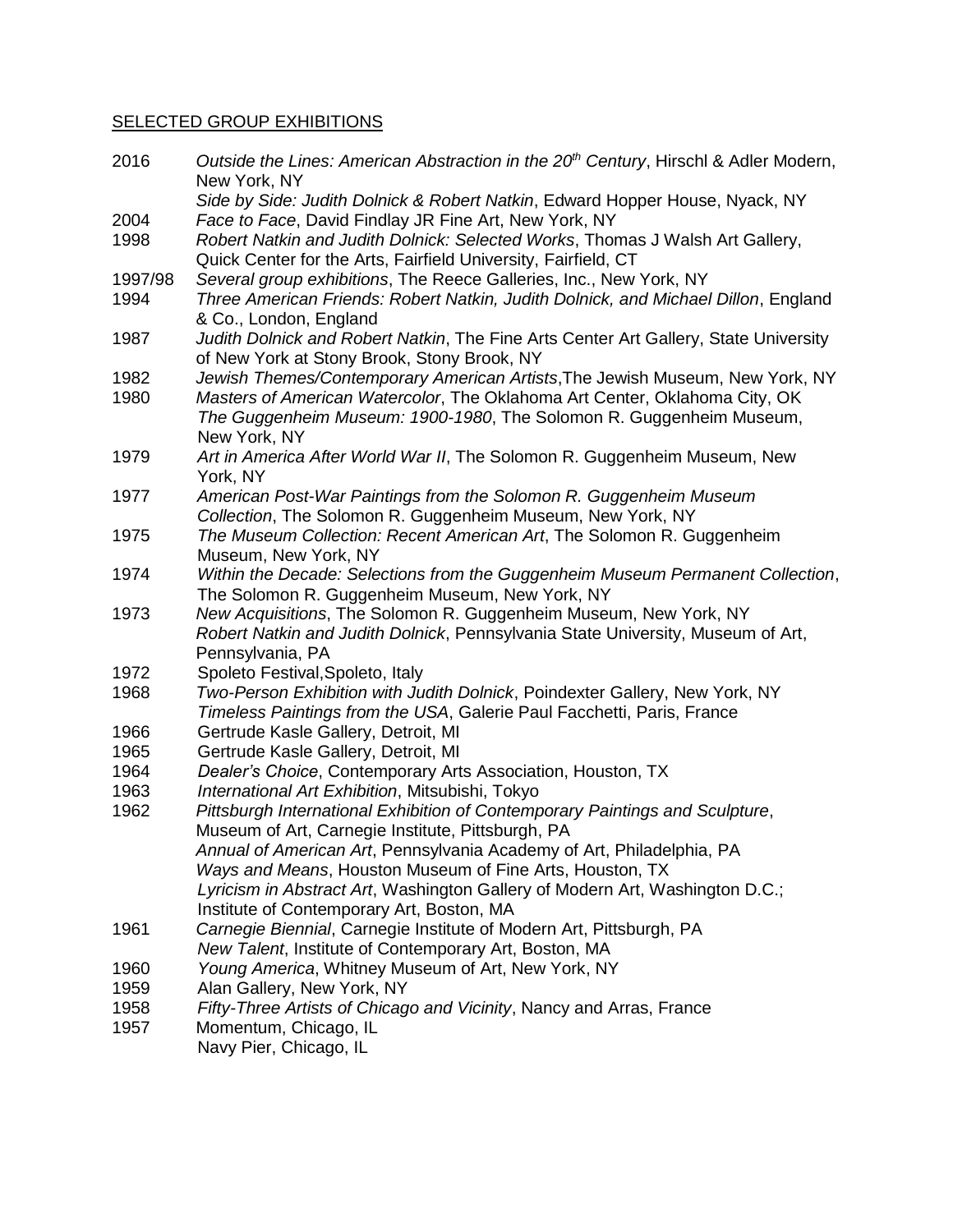#### TEACHING/LECTURES

- 1992 Peter Fuller lecture at the Tate Gallery, London, England
- 1996 Lecture at Maryland Institute, College of Art, Baltimore, MD
- 1998 Honorary Chairperson for Scholarship Fund, Art School of the Art Institute of Chicago, IL
- 1965 Pratt Institute, Brooklyn, N.Y

#### MURALS

| 1992 | Millennium Hotel, New York, NY                                |
|------|---------------------------------------------------------------|
| 1991 | 1211 Avenue of the Americas, Rockefeller Center, New York, NY |
| 1975 | Baxter Laboratories Corporate Headquarters, Chicago, IL       |

#### AWARDS/GRANTS/RESIDENCIES

1964 Artist-in-residence, Kalamazoo Arts Center, Kalamazoo, MI

#### PUBLIC COLLECTIONS

Akron Art Museum, Akron, OH The Albright-Knox Art Gallery, Buffalo, NY Art Institute of Chicago, Chicago, IL Brooklyn Museum, New York, NY Boca Raton Museum of Art, Boca Raton, FL The Butler Institute of American Art, Youngstown, OH Centre Georges Pompidou, Paris, France Columbus Museum of Art, Columbus, OH Nasher Museum of Art at Duke University, Durham, NC Fogg Museum, Harvard Art Museums, Cambridge, MA Joseph H. Hirshhorn Museum and Sculpture Garden, Washington, D.C. Krannert Art Museum, University of Illinois at Urbana-Champaign, Champaign, IL Los Angeles County Museum of Art, Los Angeles, CA The Metropolitan Museum of Art, New York, NY Milwaukee Art Museum, Milwaukee, WI The Mint Museum, Charlotte, NC RISD Museum, Providence, RI Carnegie Museum of Art, Pittsburgh, PA The Museum of Fine Arts, Houston, Houston, TX The Museum of Modern Art, New York, NY National Gallery of Australia, Parkes, Australia New Britain Museum of American Art, New Britain, CT Palmer Museum of Art, Pennsylvania State University, University Park, PA Oklahoma City Museum of Art, Oklahoma City, OK San Diego Museum of Art, San Diego, CA San Francisco Museum of Modern Art, San Francisco, CA Solomon R. Guggenheim Museum, New York, NY Fred Jones Jr. Museum of Art, The University of Oklahoma, Norman, OK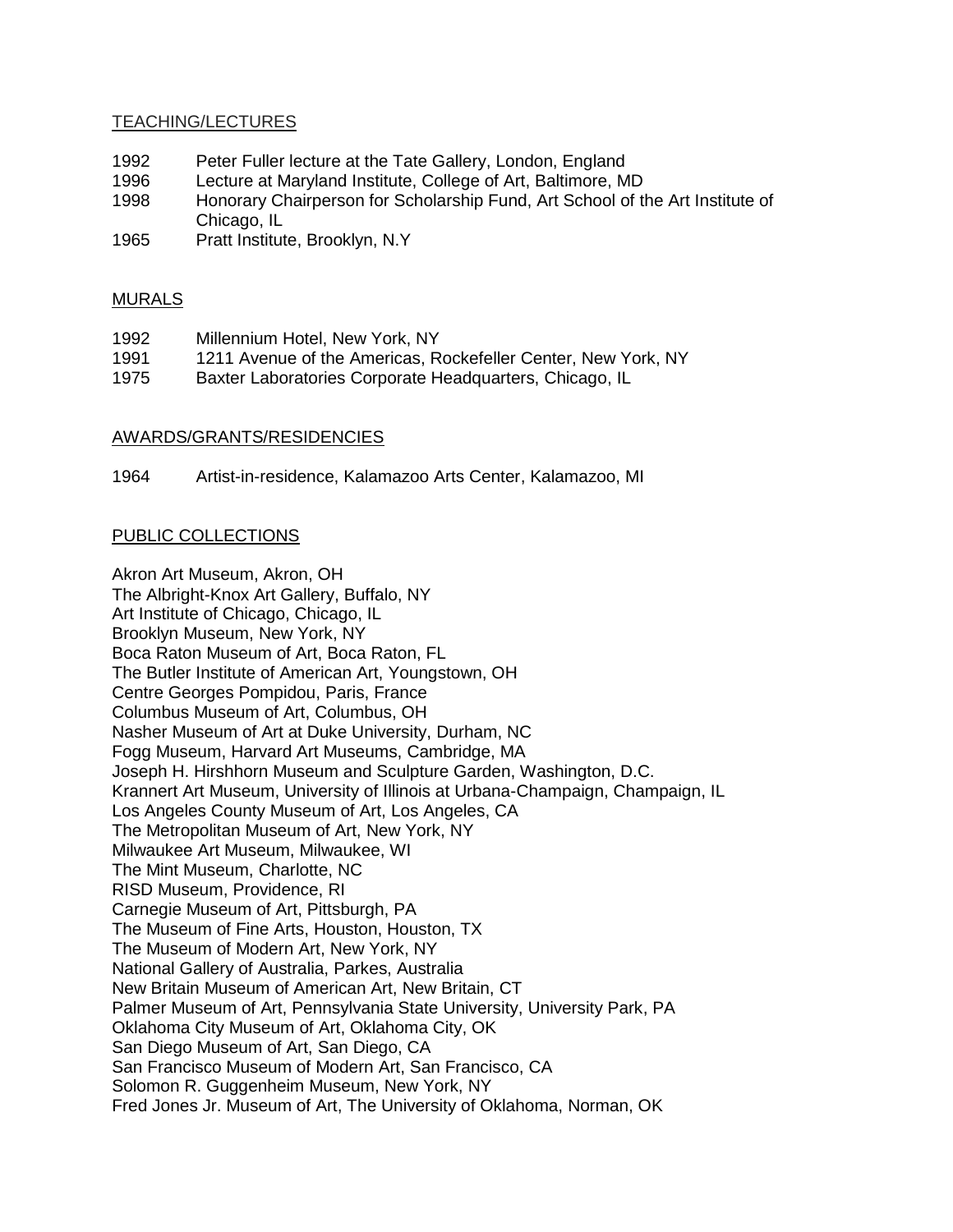Wadsworth Athenaeum, Hartford, CT Whitney Museum of American Art, New York, NY Worcester Art Museum, Worcester, MA

#### SELECTED BIBLIOGRAPHY

- Wolff, Theodore F. Robert Natkin: Recent Work. David Findlay JR Fine Art, New York, NY,2004.
- Natkin, Robert. Robert Natkin: Portraits. The Butler Institute of American Art, Youngstown, OH, 2003
- Natkin, Robert. Robert Natkin. Theo Waddington Fine Art, Boca Raton, FL, 2001.
- Natkin, Robert, Ross Woodmann, and Leda Natkin Nelis. Robert Natkin, A Retrospective: 1952- 1996. The Butler Institute of American Art, Youngstown, Ohio, 1997.
- Frankel, Ellen. The Jewish Spirit: A Celebration in Stories and Art. Stewart, Tabori & Chang, New York, NY, 1997, pp. 206-7
- Henry Gerrit. "Robert Natkin at Reece." Art in America, December 1997.
- Beckett, Sister Wendy. "Robert Natkin in Conversation with Sister Wendy Beckett." Modern Painters, 1995, pp. 51-53.
- Raynor, Vivien. "Seductive, and Sometimes as Remote as a Mayan Dialect." The New York Times, Sunday, January 22, 1995.
- Davies, Peter. "Robert Natkin." Art Line Magazine, vol. 6, no. 2, (Winter 94/95), pp. 33-35.
- McDonald, John. Introduction to Three American Friends: Robert Natkin, Judith Dolnick, and Michael Dillon. England & Co., London, England, April 1994.
- Meek, William. Introduction to Robert Natkin. Harmon-Meek Gallery, Naples, FL, 1994.
- Beckett, Sister Wendy. The Mystical Now : Art and The Sacred. New York: Universe, 1993, pp. 104, 105.
- Beckett, Sister Wendy. "Out of the Envelope and into Eternity." The Guardian, May 6, 1992.
- Beckett, Sister Wendy. The Story of Painting: Essential Guide to the History of Western Art. Dorling Kindersley, London, England, 1992, pp. 388, 453.
- Larson, Kay: "Mural as Theater." Center, The Magazine of Rockefeller Center, July/August 1991, pp. 8-11.
- Berger, Jerry A. Intimate Lighting: Paintings by Robert Natkin. Springfield Art Museum, Springfield, MO, 1990.
- Campbell, Lawrence. "Color Coordinates." Art in America, September 1989, pp. 188-93.
- Wolff, Theodore F. "The Many Masks of Modern Art." The Christian Science Monitor, Boston, MA, 1989, pp. 72-75
- Damsker, Matt. "Robert Natkin." The Hartford Courant, January 24, 1988, pp. 16-21.
- Dillon, Michael. Introduction to Robert Natkin: Recent Paintings from the Hitchcock Series. Meriden-Stinehour Press, Redding, Pennsylvania, 1988.
- Glaser, Bruce. Natkin, Judith Dolnick and Robert Natkin.The Fine Arts Center Gallery, State University of New York at Stony Brook, New York, NY, 1987.
- Fuller, Peter. Recent Paintings from Hitchcock Series. Gimpel & Weitzenhoffer Gallery, New York, NY, 1984.
- Natkin, Robert. Jewish Themes/Contemporary American Artists. The Jewish Museum, New York, NY, 1982, pp. 24-25
- Brusberg Berichte 26. Galerie Brusberg, Hannover, 1981, pp. 86-91.
- Fuller, Peter. Robert Natkin. Harry N. Abrams, Inc., New York, NY, 1981.
- Fuller, Peter. "Excerpts from a New York Diary." Art Monthly, no. 33, (1980), pp. 14-15.
- Henry, Gerrit. "Robert Natkin." Artnews, November 1980.
- Natkin, Robert. Robert Natkin: Unique Paper Pulp Works and Recent Prints. Styria Studio, New York, NY, 1980.